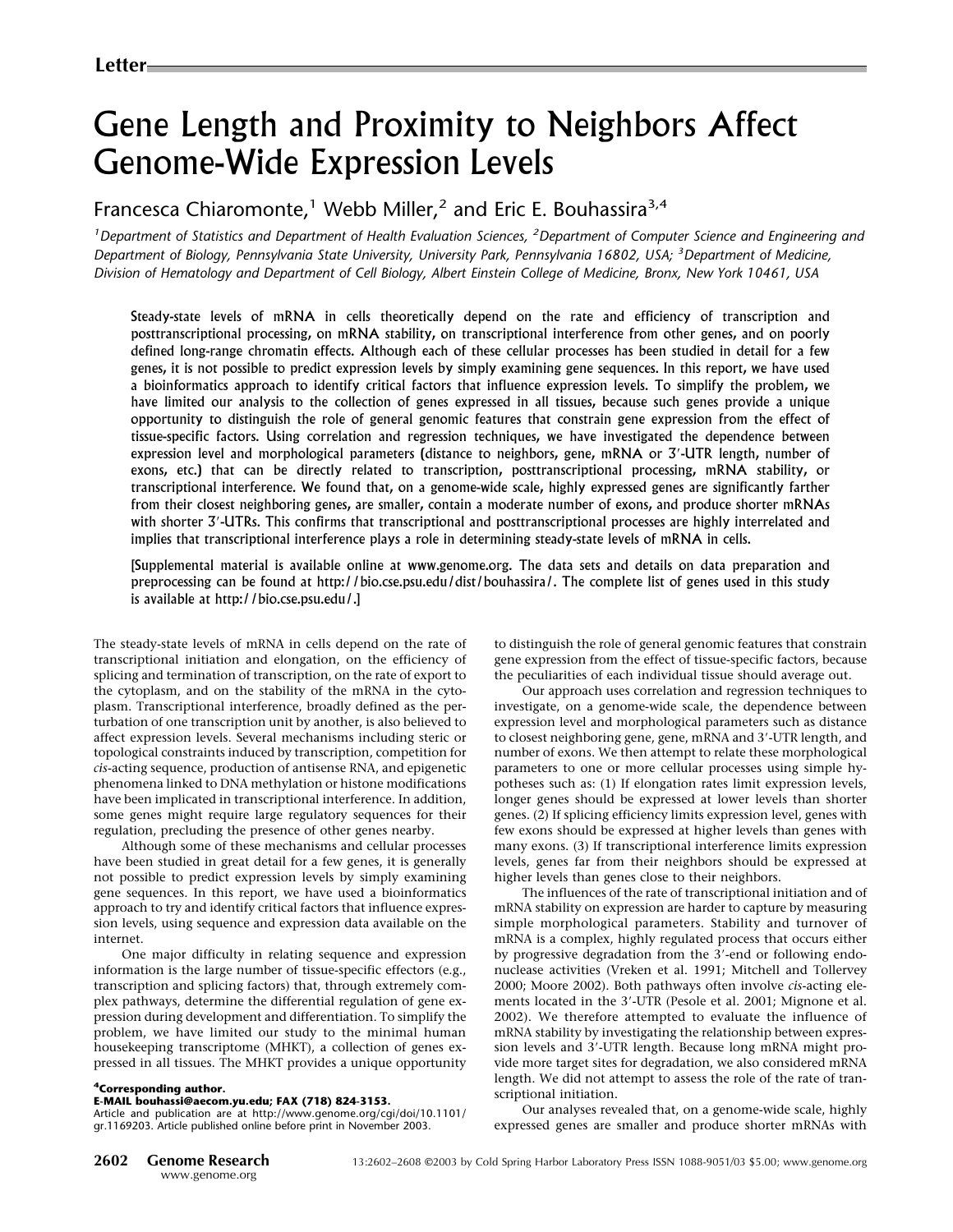

Figure 1 Range of expression of the genes of the MHKT. Average (red curve) and min-to-max range (white bars) of expression for the 393 genes of the MHKT in 19 tissues (from Velculescu et al. 1999).

shorter 3'-UTRs. Interestingly, we also found that highly expressed genes are significantly farther from their closest neighbors. These findings confirm the importance of transcriptional and posttranscriptional processing in determining expression levels and, importantly, provide evidence for a role of transcriptional interference in determining steady-state levels of mRNA in cells.

# **RESULTS**

We obtained expression information from the database created by Velculescu et al. (1999). Using serial analysis of gene expression (SAGE), a method that provides absolute quantitation of steady-state mRNA levels per cell, these investigators analyzed 3.5 million transcripts representing 19 different tissues or cell lines, and reported that whereas >50% of all human genes were widely expressed, only ∼1000 genes were expressed in every tissue they examined. The latter group of genes, whose expression ranges from >1000 to <10 copies of mRNA per cell, can therefore be defined as the MHKT.

Through data preparation steps, we completely updated the list of genes in the MHKT using the most recent data from the human genome project, isolated a subset of 393 genes for which high-quality DNA sequence and RNA expression data were available, and extracted structural parameters such as gene length, number of exons, 3-UTR length, and distance to the nearest neighbors on both sides. The complete list of genes used in this study is available online (Supplemental file 1, available at www. genome.org or at http://bio.cse.psu.edu/). The average and range of expression of these 393 genes in the 19 tissues is plotted in Figure 1.

Inspection of the 393 "high-quality" MHKT genes revealed an association between gene length and level of mRNA expression: virtually all genes expressed at >200 copies of mRNA per cell are shorter than 10,000 bp, whereas most of the genes longer than 10,000 bp are expressed at low levels (Fig. 2). This strong influence of gene length on mRNA expression was verified and quantified on the whole data set by a detailed statistical analysis. On the natural log scale, we found a strong negative association between the number of copies of mRNA per cell and gene length. The correlation coefficient is  $-0.299$ , with a p-value equal to 0 to the third decimal approximation. Examination of the "lowess smooth," a curve that captures the shape of the relationship between two variables (see Methods), revealed that the strongest effect of gene length occurs for genes between 4000 and 15,000 bp in length (red curve in Fig. 2, inset). To assess the significance of the observed pattern, lowess smooths were computed on random permutations of the data (black curves in Fig. 2, inset), showing that the observed dependence was unlikely to be caused by chance alone.



Figure 2 Dependence of expression on gene length. Expression (mRNA/cell) of 393 genes in the MHKT plotted against gene length. (Inset) Natural log scatter plot of the same data. The logarithmic transformation regularizes the data and helps in visualizing dependence patterns. Axes on top and on the right provide readings before logarithmic transformation of the numbers. The red curve represents a lowess smooth of the data, and the black curves lowess smooths from random permutations. Both plots reveal a strong negative association between expression and gene length. (corr) Correlation coefficient. p-values are in parentheses.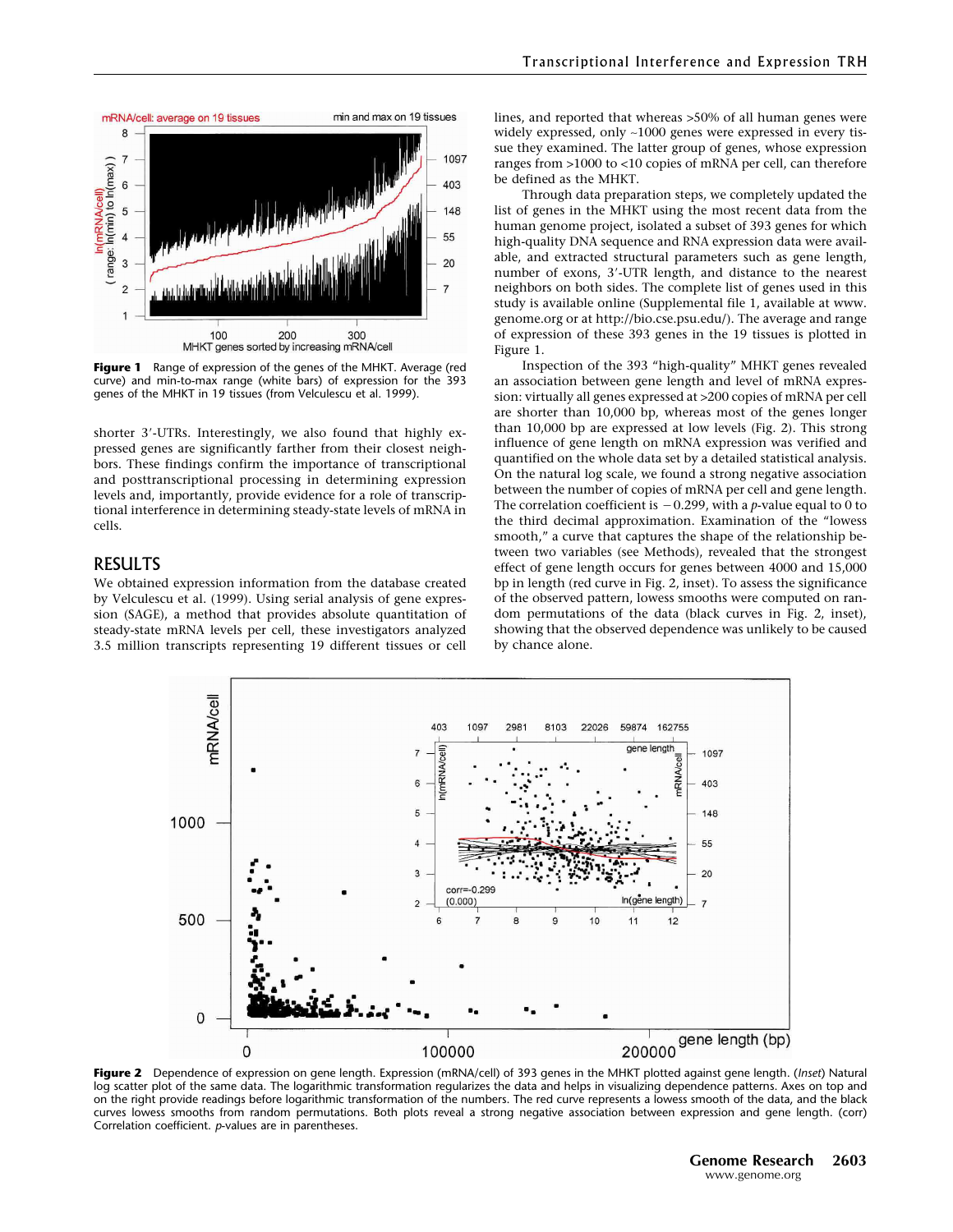A simple explanation for the negative association between expression and gene length is that the rate of transcriptional elongation constitutes a limiting step. However, this negative association may also reflect other effects, such as those of splicing and mRNA stability. To investigate these effects, and whether or not they account for substantial portions of the effect of gene

length, we considered the number of exons as a splicing-related parameter, and mRNA and 3-UTR length as stability-related parameters (assuming that long mRNAs are more susceptible to degradation because they offer more target sites for nucleases, and that unstable mRNAs are characterized by long 3-UTRs). All three of these parameters have strong positive correlations with gene length and with one another (table at the bottom of Fig. 3).

We found a negative association between expression and number of exons. On the natural log scale, the correlation coefficient is  $-0.164$  (*p*-value 0.001). However, the lowess smooth shows some curvature at low exon numbers (red curve in Fig. 3A, left panel), indicating a complex effect. For genes with less than four exons, the association is actually slightly positive: a minimal number of exons might be required for high expression levels, maybe reflecting the integration of mRNA processing and transcription (Fong and Zhou 2001). Once again, the observed pattern is significant in comparison to lowess smooths from random permutations (black curves in Fig. 3A, left panel).

As for stability, we found that highly expressed genes tend to have shorter mR-NAs and shorter 3'-UTRs. In both cases, the negative association is strong. On the natural log scale, the correlation coefficients are  $-0.289$  and  $-0.252$ , respectively (p-values 0.000). The lowess smooths are downsloping (red curves in Fig. 3B,C, left panels) and represent significant patterns in comparison to lowess smooths from random permutations (black curves in Fig. 3B,C, left panels), particularly for shorter genes.

The right panels of Figure 3, A,B,C, contain the added variable plots (see Methods) for expression on gene length after correction for exon number, mRNA length, and 3-UTR length, respectively. In all cases, the correlation coefficients, and the lowess smooths (red curves) in comparison to lowess smooths from random permutations (black curves), establish a weakened but still significant negative association with respect to the original plot (Fig. 2, inset). Thus, splicing and mRNA stability do appear to account for a substantial portion of the negative association between expression levels and gene length, but they also leave a substantial residual effect—which may be linked to transcriptional elongation.

It must also be noted that, although we can observe individually the effects of exon number, mRNA, and 3-UTR length, as well as their contributions to the effect of gene length, these individual effects and contributions are statistically confounded (i.e., hard to separate) on our data because of correlations existing between our splicing and stability-related parameters themselves. For instance, on the natural log scale, the correlation between exon number and mRNA length is  $0.692$  ( $p$ -value  $0.000$ ), and the



| <b>CORRELATIONS</b> | In(gene length) | Ln(exon number) | Ln(mRNA length) |
|---------------------|-----------------|-----------------|-----------------|
| In(exon number)     | 0.611(0.000)    |                 |                 |
| Ln(mRNA length)     | 0.629(0.000)    | 0.692(0.000)    |                 |
| Ln(3'UTR length)    | 0.413(0.000)    | 0.177(0.000)    | 0.640(0.000)    |

**Figure 3** (Legend on facing page)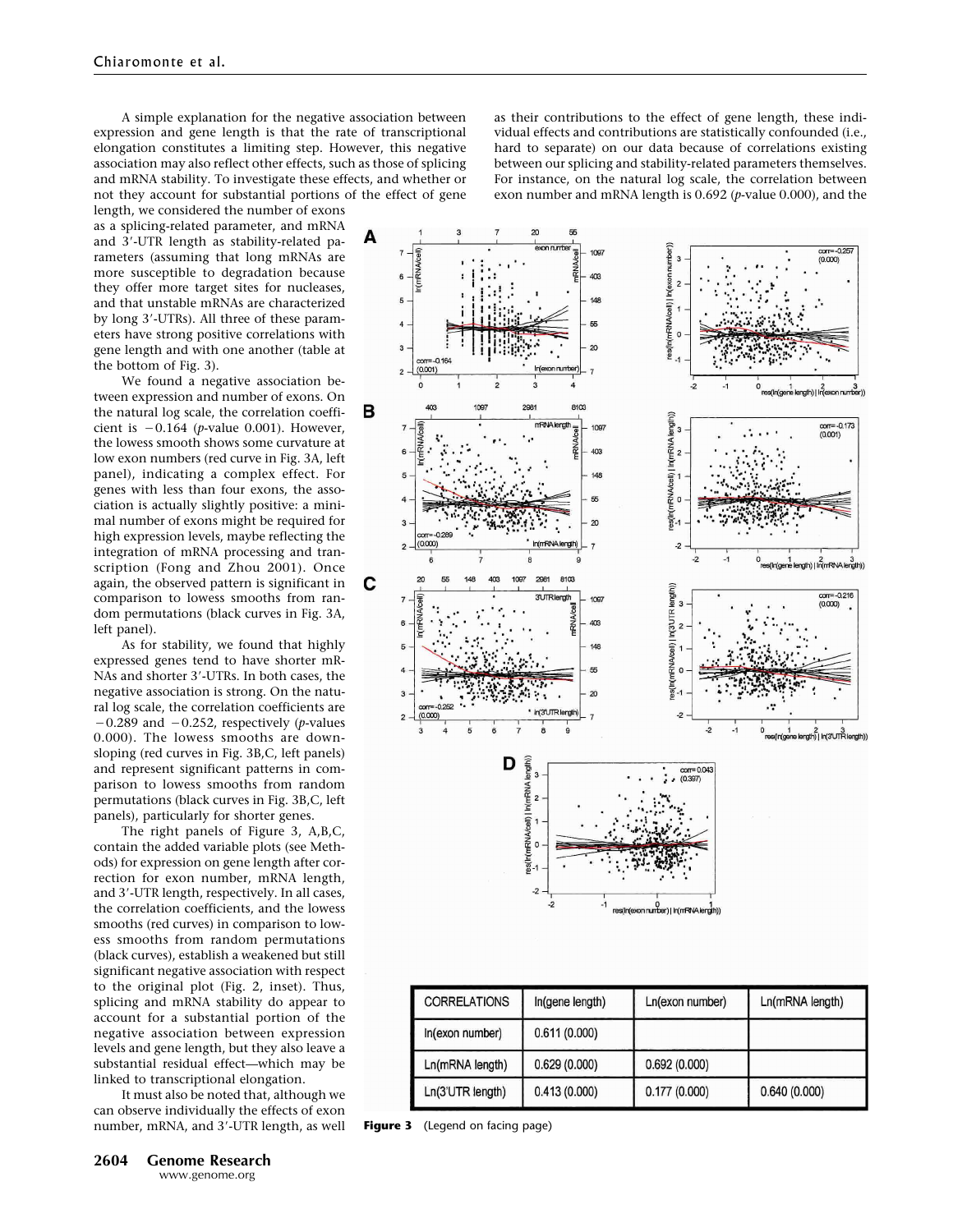added variable plot for expression on exon number after correcting for mRNA length (Fig. 3D) shows almost no dependence (correlation 0.043; red lowess smooth within the range of black lowess smooths from random permutations). In other words, statistically speaking, mRNA length can account for almost all the effect of exon number because of the correlation between the two variables.

In an attempt to detect on a genome-wide scale transcriptional interference defined as in the introduction, we computed the distance between the cap sites and the poly(A) sites of each of the 393 genes and their nearest neighbors on both sides. We then tested various means of combining this distance information to partition the MHKT genes into an "urban" class (likely to be subject to interference) and a "rural" class. Remarkably, analysis of these two classes always produced similar conclusions: Genes in close proximity to other genes tend to have expression levels that are lower on average than more isolated genes. Copies of mRNA per cell versus distance to the closest neighbor (the latter on the natural log scale) are plotted in Figure 4A—for genes that overlap with their closest neighbor, the distance is negative, and the log of the size of the overlap is reported on the negative X-axis.

Strikingly, all genes expressed at more than 500 copies of mRNA per cell are far from their neighbors, whereas all but two genes with a neighbor closer than 100 bp are expressed at less than 100 copies of mRNA per cell.

We adopted a simple definition of urban genes as the 25% of the MHKT genes with the shortest distance to their closest neighbor, regardless of orientation. Rural genes are defined as the remaining 75%. The tables in Figure 4 report mean and median distances to closest neighbors, as well as mean mRNA/cell and mean ln(mRNA/cell), with their standard errors, for genes in the two classes. The mean expression level for the urban class is almost twofold lower than for the rural class (62.2  $\pm$  7.58 and  $110.8 \pm 10.1$  mRNA/cell, respectively). Also, cumulative distribution plots of expression levels by class reveal that the urban class is depleted in highly expressed genes with respect to the rural class (green and blue curves in Fig. 4B).

Using the log scale on both axes, a scatter plot of expression versus distance to closest neighbor reveals a significant positive association: the correlation is 0.123 (p-value 0.015), and the lowess smooth is un-chance-like in comparison to lowess smooths from random permutations (red and black curves in Fig. 4C). Moreover, this positive association is not a spurious consequence of urban genes being longer than rural ones. As a matter of fact, distance to closest neighbor and gene length present a mild positive correlation of 0.10 (p-value 0.061), and the added variable plot for expression on distance after correcting for gene length (Fig. 4D) reveals a stronger positive relationship (the correlation increases to 0.163, with a  $p$ -value of 0.001, and the upward pattern in the lowess smooth is more marked).

We then examined the relationship between copies of mRNA per cell and exon number, gene length, mRNA length, and 3-UTR length separately for the urban and rural classes (Fig. 5A,B,C,D). The lowess smooths show how the association between mRNA expression and gene length, mRNA length, 3'-UTR length, and exon number is substantially weakened in the urban but not in the rural class. In other words, transcriptional interference not only depresses expression, but also the degree to which expression is influenced by these parameters. This is evidence that transcriptional interference may dominate the effects of transcriptional elongation, mRNA stability (posttranscriptional events), and splicing proxied by these parameters, and thus occur primarily at the level of transcriptional initiation.

#### **DISCUSSION**

The most novel and striking result from our analyses is the negative association between mRNA expression and distance to the closest neighboring gene, because it indicates that transcriptional interference plays a role in determining the level of gene expression. Importantly, given that we did not take into consideration tissue-specificity and expression levels of neighboring genes, the actual effect of transcriptional interference is likely to be even stronger than what we could detect in this study.

Transcriptional interference has long been shown to affect expression of genes in tandem orientation in model systems (Proudfoot 1986). We recently extended these findings and showed that transcriptional interference has a strong negative effect on expression irrespective of the relative orientation of the transcription units (Eszterhas et al. 2002). These cell culture results are also supported by numerous reports that in vivo, selectable markers inserted in the genome by homologous recombination in ES cells have dramatic effects on gene expression (Fiering et al. 1999). At the molecular level, the mechanisms of transcriptional interference are not well understood but are likely to be complex. Steric hindrance, promoter occlusion, and RNAi are all likely contributors (Eszterhas et al. 2002).

Regardless of the mechanism, the finding that proximity of neighboring transcriptional units strongly influences mRNA expression levels in mammalian cells has implications for several cellular and evolutionary processes. For instance, mutagenesis induced by integration of man-made or naturally occurring mobile genetic elements, which is generally believed to be caused by disruption of coding or regulatory sequences (Whitelaw et al. 2001), might be greatly augmented by transcriptional interference. Reactivation of normally silenced repetitive sequence in cancer cells could depress expression of neighboring genes, and conversely, gene silencing associated with aging (Issa 2000) could activate neighboring genes. Transcriptional interference might also partially explain the recent finding that in Saccharomyces cerevisiae, adjacent pairs of genes tend to be coregulated (Cohen et al. 2000).

The associations between expression levels and gene, mRNA, and 3-UTR lengths, as well as exon number, are more complicated to interpret, because mRNA processing is highly integrated (Proudfoot et al. 2002). Capping, splicing, and polyadenylation occur cotranscriptionally, and are all tightly linked to transcription via the interaction of various factors with the Cterminal domain of RNA polymerase II. Most of the mRNA pro-

Figure 3 Relationship between expression and morphological parameters. (A-C, left panels) Scatter plots of ln(mRNA/cell) versus ln(exon number), ln(mRNA length), and ln(3-UTR length), respectively. The red curves represent lowess smooths, and the black curves lowess smooths from random permutations. mRNA expression has strong negative associations with all these parameters. (A-C, right panels) Added variable plots for ln(mRNA/cell) versus ln(gene length) after correcting for ln(exon number), ln(mRNA length), and ln(3-UTR length), respectively. Red and black curves are again lowess smooths on original data and random permutations; (res) residual. All three of these parameters account for a substantial portion of the negative association between expression and gene length, but leave a substantial remainder effect, lending support to a role of transcriptional elongation. The table at the bottom of the figure contains correlations between parameters. Because of the very high positive correlation between exon number and mRNA length, the effects of splicing and mRNA stability and their contributions to the effect of gene length, although individually observable, are confounded. This is shown by panel D, which contains the added variable plots for ln(mRNA/cell) versus ln(exon number), after correcting for ln(mRNA length). (corr) Correlation coefficient. p-values are in parentheses.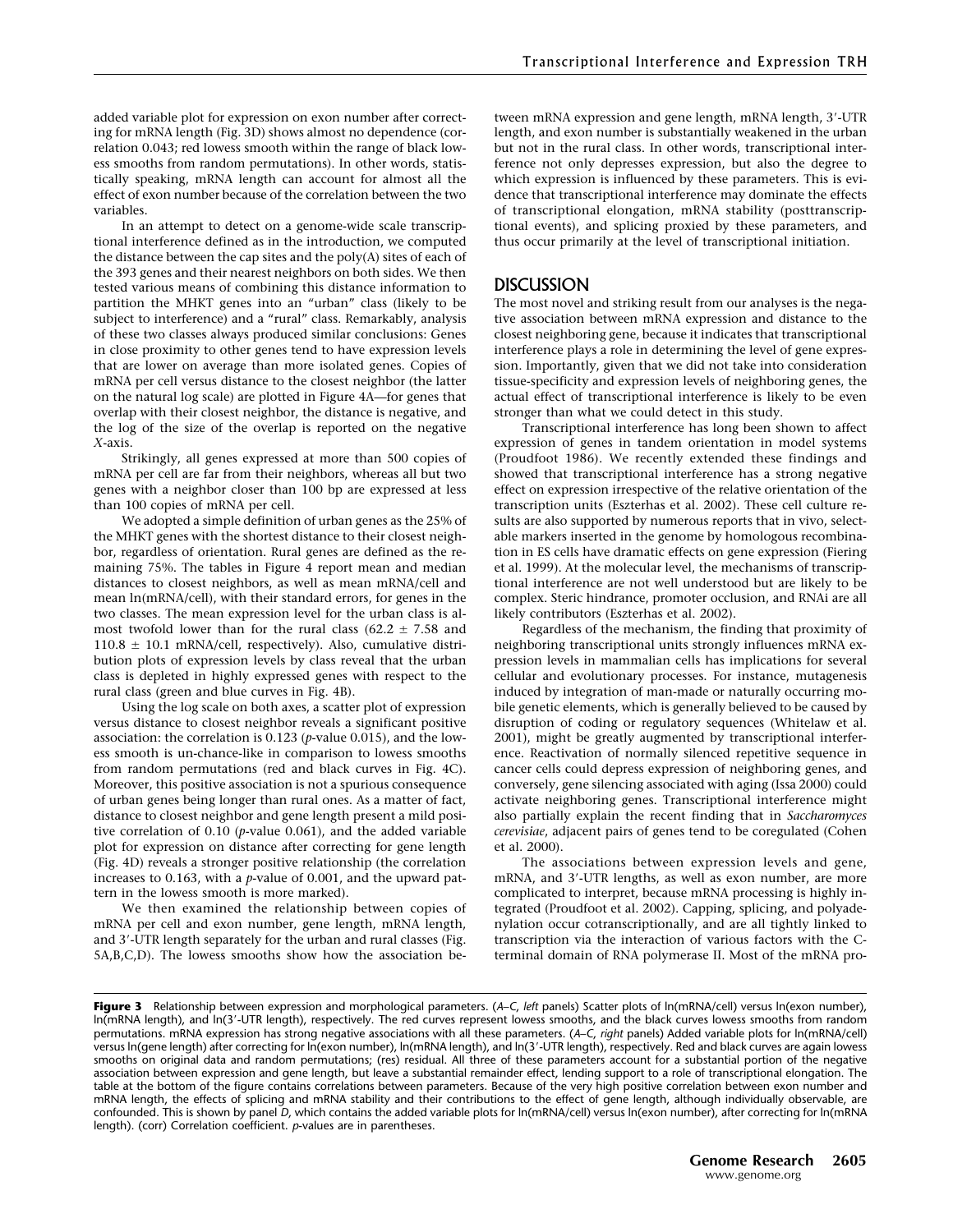

Figure 4 Effects of distance to neighbors. Genes are divided into urban (green) and rural (blue) classes on the basis of their distance to the closest gene neighbor on either side (urban genes are the 25% with shortest distance). (A) A scatter plot of mRNA/cell versus distance to closest neighbor (min dist). Note that negative values correspond to sizes of overlap for genes that overlap their neighbors, and that the scale on the X-axis is logarithmic. (B) Cumulative distribution functions of ln(mRNA/cell) by class, which show depletion of highly expressed genes in the urban class. (C) A scatter plot of ln(mRNA/cell) versus sign(min\_dist) ln(| min\_dist |). This represents the log transformation for min\_dist, accounting for negative values (see Methods). The plot reveals a positive association. (D) The added variable plot for ln(mRNA/cell) versus sign(min\_dist) ln(| min\_dist |) after correcting for ln(gene length). The added variable plot shows a slightly increased positive association, evidence that the relationship detected between expression and distance to closest neighbor is not a spurious byproduct of the relationship between expression and gene length (i.e., not a consequence of urban genes being longer than rural ones). Red and black curves represent lowess smooths on the actual data and on random permutations, respectively. (corr) Correlation coefficient. p-values are in parentheses. (Right table) Mean and median distances to closest neighbor for genes in the urban and rural classes. (Left table) Mean expression with its standard error, on the original, mRNA/cell, and logarithmic, ln(mRNA/cell), scale, for genes in the two classes. The mean expression level for the urban class is almost twofold lower than for the rural class.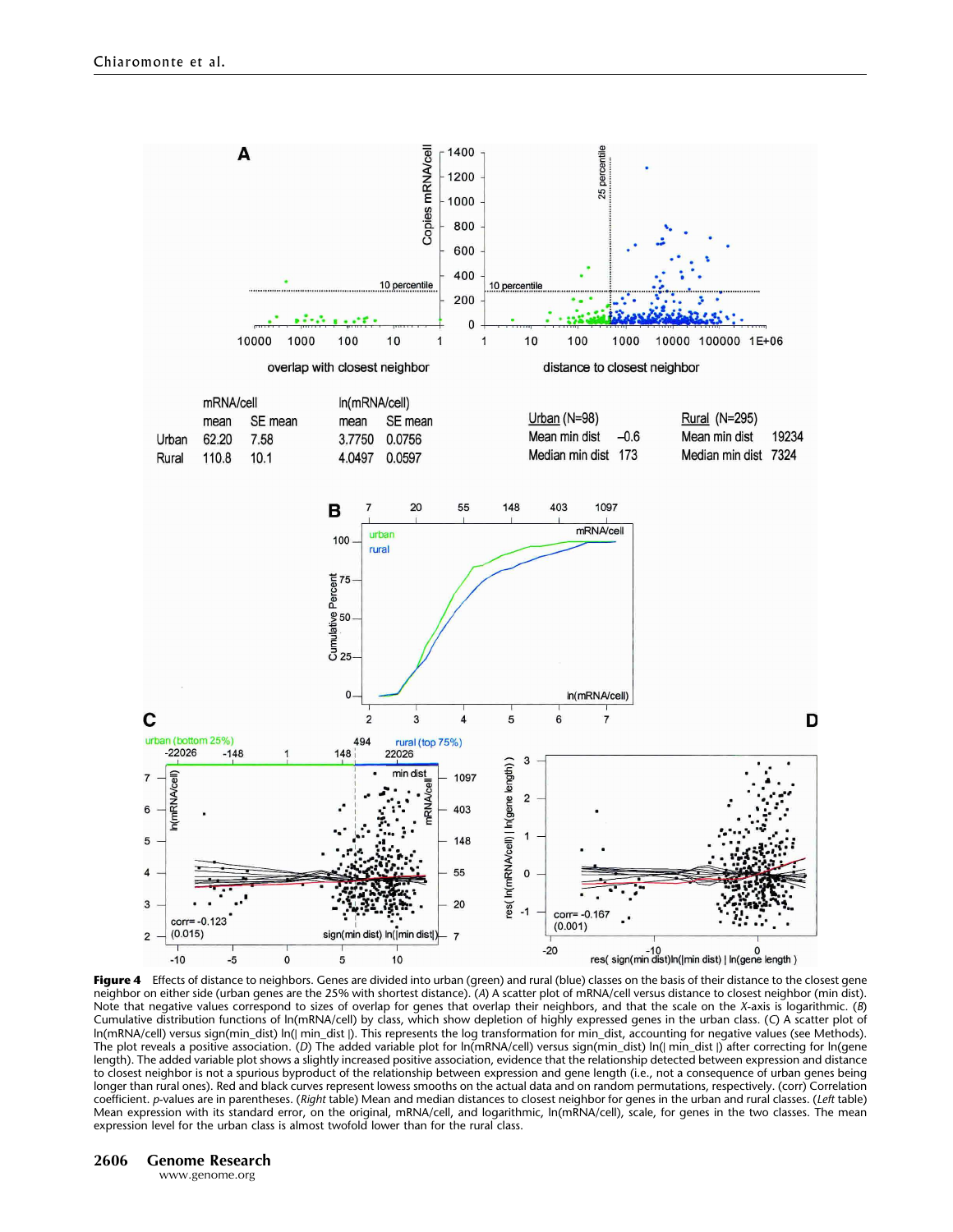

Figure 5 Relationship between expression and morphological parameters within the rural and urban classes. Scatter plots of ln(mRNA/cell) versus ln(gene length), ln(mRNA length) ln(3-UTR length), and ln(exon number), with lowess smooths for rural and urban classes (blue and green curves), and overall (red curves). Correlations by class are in the upper right corner. The relationships between expression and each of the parameters are considerably weakened for urban genes, indicating that transcriptional interference might be dominant over the other morphological parameters influencing gene expression. (corr) Correlation coefficient. p-values are in parentheses.

cessing mechanisms have been shown to influence and coregulate each other. In accordance with this highly interrelated picture, our splicing and stability-related parameters are strongly correlated, and their effects on expression statistically confounded. However, we can still observe these effects individually. Our results support a strong negative association between mRNA expression and mRNA stability proxied by mRNA and 3-UTR length, and imply a complex role for splicing, with a pattern that is negative at large exon numbers, but positive at low exon numbers. This might be explained by recent findings indicating that splicing factors have a stimulatory effect on transcriptional elongation (Fong et al. 2001). For genes containing few exons, this elongation stimulus might overcome the negative effect of abortive splicing events. We also observe that splicing and mRNA stability parameters account for some but far from all of the negative association between expression and gene length, lending support to a critical role of transcriptional elongation. Long genes might be difficult to elongate because over long distances chromatin structure is a major barrier (Orphanides and Reinberg 2000) and because long genes have a higher probability of containing elongation pausing sites.

From an evolutionary point of view, as discussed in Velculescu et al. (1999), the genes of the MHKT are particularly interesting because they are likely to be among the most ancient of all genes, as they code for all the basic cellular processes. Mechanisms affecting these genes might therefore also be ancient. We propose that the effects of transcriptional interference, transcriptional elongation, and mRNA stability that we have detected are the vestiges of a simpler, primordial genomic organization in which gene expression was controlled by a minimal set of tran-

scription factors, and modulated by the size of the DNA segments to be transcribed and the relative positions of the "genes." In the most extreme version of this model, CG-rich primordial promoters might all have fired at the same rate and the level of expression might have been controlled entirely by interference, rate of elongation, and mRNA stability.

#### **METHODS**

#### Data Preparation and Preprocessing

We obtained 1183 universally expressed SAGE tags and their percell mRNA counts from http://www.sagnet.org/. We downloaded a mapping of 272,131 SAGE tags to UniGene IDs from the National Center for Biotechnology Information (http://www. ncbi.nlm.nih.gov). The list was pared down to 410 genes by eliminating the tags that did not map to any genes, or that mapped to more than one gene, or to ribosomal RNA. When two tags mapped to the same gene, only the most highly expressed tag was retained.

We then downloaded tables containing the RefSeq annotation databases of the April 2003 genome assembly from the UC Santa Cruz genome browser Web site (http://www.genome. usc.com) and extracted or calculated values for gene length, mRNA length, 3-UTR length, number of exons, and distance from the neighbor on each side, using MS Access 2000 and MS Excel 2000. Twelve genes were deleted from our list because they had no known neighbors, because they were duplicated, or because they had no  $3'$ -UTR. Five single-exon genes were also eliminated because it was not clear whether they were pseudogenes. This yielded a final list of 393 genes. Gene length was defined as the distance from the cap site to the polyadenylation site. The